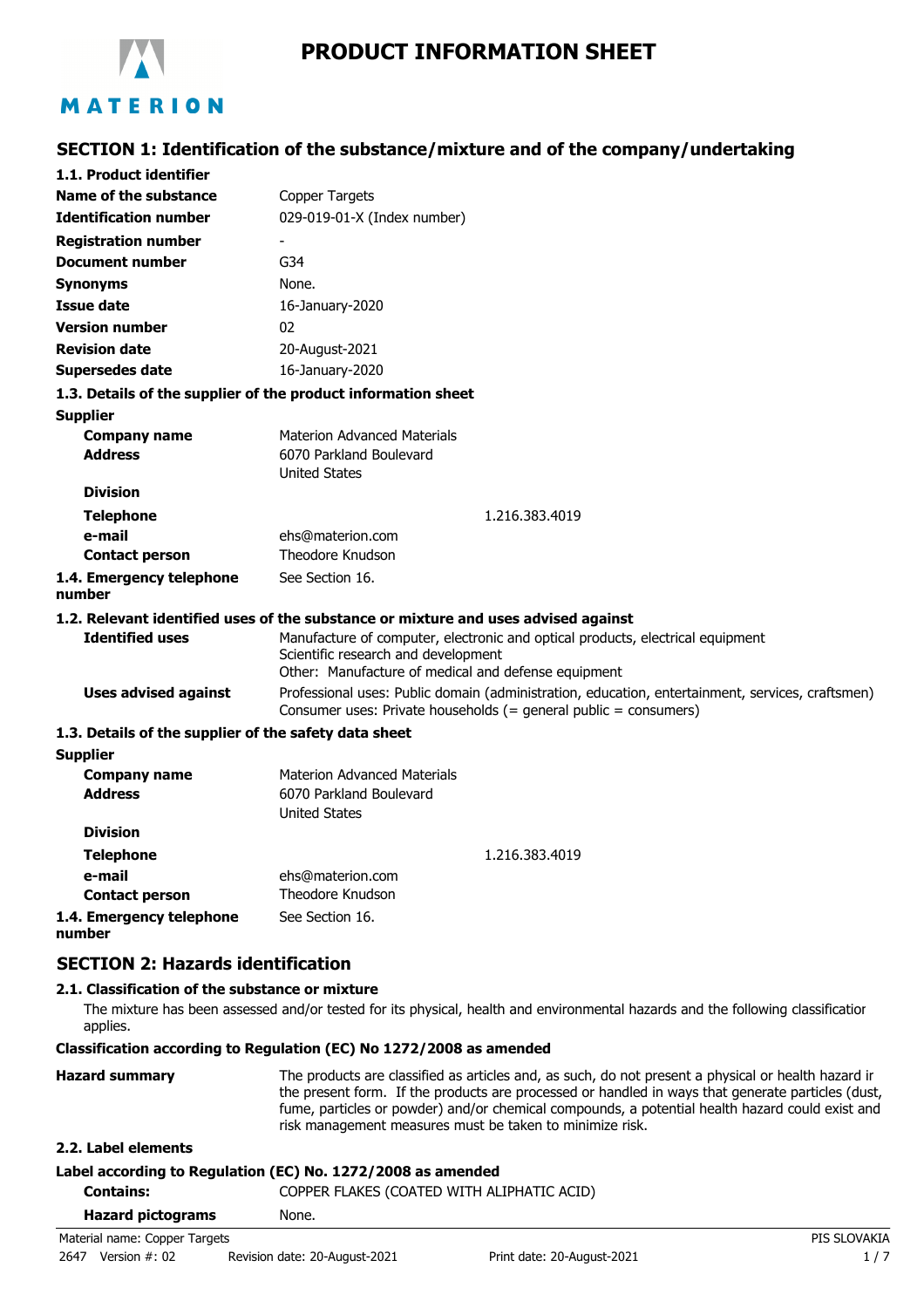| <b>Signal word</b>                | None.                                                                                                                                                                                                                                                                 |
|-----------------------------------|-----------------------------------------------------------------------------------------------------------------------------------------------------------------------------------------------------------------------------------------------------------------------|
| <b>Hazard statements</b>          | The material as sold in solid form is generally not considered hazardous. However, if the process<br>involves grinding, melting, cutting or any other process that causes a release of dust or fumes,<br>hazardous levels of airborne particulate could be generated. |
| <b>Precautionary statements</b>   |                                                                                                                                                                                                                                                                       |
| <b>Prevention</b>                 | Observe good industrial hygiene practices.                                                                                                                                                                                                                            |
| <b>Response</b>                   | Wash hands after handling.                                                                                                                                                                                                                                            |
| <b>Storage</b>                    | Store away from incompatible materials.                                                                                                                                                                                                                               |
| <b>Disposal</b>                   | Dispose of waste and residues in accordance with local authority requirements.                                                                                                                                                                                        |
| Supplemental label<br>information | For further information, please contact the Product Stewardship Department at +1.216.383.4019.                                                                                                                                                                        |
| 2.3. Other hazards                | Not a PBT or vPvB substance or mixture.                                                                                                                                                                                                                               |
|                                   |                                                                                                                                                                                                                                                                       |

# **SECTION 3: Composition/information on ingredients**

#### **3.1. Substances**

**General information**

| <b>Chemical name</b>                          | %      | No.                    | CAS-No. / EC REACH Registration No. Index No. |                      | <b>Notes</b> |
|-----------------------------------------------|--------|------------------------|-----------------------------------------------|----------------------|--------------|
| COPPER FLAKES (COATED WITH<br>ALIPHATIC ACID) | 99,995 | 7440-50-8<br>231-159-6 | $\overline{\phantom{a}}$                      | $029 - 019 - 01 - X$ |              |
| <b>Classification: -</b>                      |        |                        |                                               |                      |              |

### **SECTION 4: First aid measures**

Ensure that medical personnel are aware of the material(s) involved, and take precautions to protect themselves. **General information 4.1. Description of first aid measures Inhalation** Move to fresh air. Call a physician if symptoms develop or persist. **Skin contact Get medical attention if irritation develops and persists. Eye contact** Get medical attention if irritation develops and persists. **Ingestion Get medical advice/attention if you feel unwell. 4.2. Most important** Exposure may cause temporary irritation, redness, or discomfort. **symptoms and effects, both acute and delayed 4.3. Indication of any Provide general supportive measures and treat symptomatically. immediate medical attention and special treatment needed**

### **SECTION 5: Firefighting measures**

| <b>General fire hazards</b>                                                                | No unusual fire or explosion hazards noted.                                                |
|--------------------------------------------------------------------------------------------|--------------------------------------------------------------------------------------------|
| 5.1. Extinguishing media                                                                   |                                                                                            |
| Suitable extinguishing<br>media                                                            | Powder. Dry sand.                                                                          |
| Unsuitable extinguishing<br>media                                                          | None known.                                                                                |
| 5.2. Special hazards arising<br>from the substance or<br>mixture                           | During fire, gases hazardous to health may be formed.                                      |
| 5.3. Advice for firefighters<br><b>Special protective</b><br>equipment for<br>firefighters | Wear suitable protective equipment.                                                        |
| <b>Special firefighting</b><br>procedures                                                  | Use water spray to cool unopened containers. Water runoff can cause environmental damage.  |
| <b>Specific methods</b>                                                                    | Use standard firefighting procedures and consider the hazards of other involved materials. |
|                                                                                            |                                                                                            |

# **SECTION 6: Accidental release measures**

#### **6.1. Personal precautions, protective equipment and emergency procedures**

Keep unnecessary personnel away. Ensure suitable personal protection (including respiratory protection) during removal of spillages in a confined area. For personal protection, see section 8 of the PIS. **For non-emergency personnel**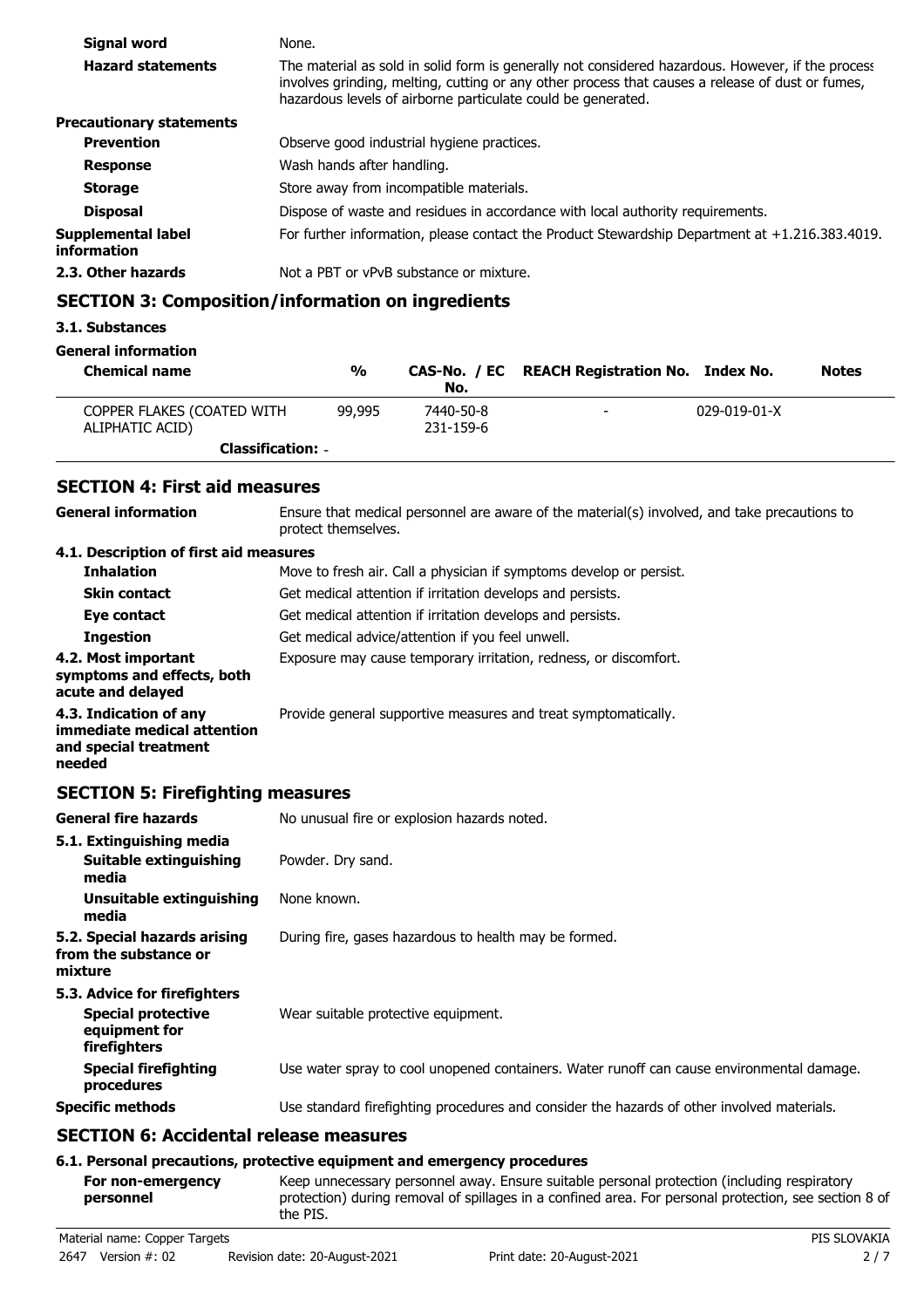| For emergency<br>responders                                  | Keep unnecessary personnel away. Wear appropriate protective equipment and clothing during<br>clean-up. Use personal protection recommended in Section 8 of the PIS.                                       |
|--------------------------------------------------------------|------------------------------------------------------------------------------------------------------------------------------------------------------------------------------------------------------------|
| 6.2. Environmental<br>precautions                            | Collect spillage.                                                                                                                                                                                          |
| 6.3. Methods and material for<br>containment and cleaning up | Avoid dust formation. Stop the flow of material, if this is without risk. Sweep up or vacuum up<br>spillage and collect in suitable container for disposal. For waste disposal, see section 13 of the PIS. |
| 6.4. Reference to other<br>sections                          | For personal protection, see section 8 of the PIS. For waste disposal, see section 13 of the PIS.                                                                                                          |
| <b>SECTION 7: Handling and storage</b>                       |                                                                                                                                                                                                            |
| <b>7.1. Precautions for safe</b>                             | Avoid prolonged exposure Provide adequate ventilation Wear appropriate personal protective                                                                                                                 |

| 7.1. Precautions for safe<br>handling                                          | Avoid prolonged exposure. Provide adequate ventilation. Wear appropriate personal protective<br>equipment. Avoid release to the environment. Do not empty into drains. Observe good industrial<br>hygiene practices. |
|--------------------------------------------------------------------------------|----------------------------------------------------------------------------------------------------------------------------------------------------------------------------------------------------------------------|
| 7.2. Conditions for safe<br>storage, including any<br><i>incompatibilities</i> | Store in a cool, dry place out of direct sunlight. Store in original tightly closed container.                                                                                                                       |
| 7.3. Specific end use(s)                                                       | Not available.                                                                                                                                                                                                       |

# **SECTION 8: Exposure controls/personal protection**

### **8.1. Control parameters**

### **Occupational exposure limits**

| <b>Material</b>                                                  | Slovakia. OELs. Regulation No. 300/2007 concerning protection of health in work with chemical agents<br><b>Type</b>                                                                                                                                                                                                                                                | <b>Value</b> | Form                |
|------------------------------------------------------------------|--------------------------------------------------------------------------------------------------------------------------------------------------------------------------------------------------------------------------------------------------------------------------------------------------------------------------------------------------------------------|--------------|---------------------|
| COPPER FLAKES (COATED<br>WITH ALIPHATIC ACID)<br>(CAS 7440-50-8) | <b>TWA</b>                                                                                                                                                                                                                                                                                                                                                         | 1 mg/m3      | Inhalable fraction. |
|                                                                  |                                                                                                                                                                                                                                                                                                                                                                    | $0,2$ mg/m3  | Respirable fume.    |
| <b>Biological limit values</b>                                   | No biological exposure limits noted for the ingredient(s).                                                                                                                                                                                                                                                                                                         |              |                     |
| <b>Recommended monitoring</b><br>procedures                      | Follow standard monitoring procedures.                                                                                                                                                                                                                                                                                                                             |              |                     |
| <b>Derived no effect levels</b><br>(DNELs)                       | Not available.                                                                                                                                                                                                                                                                                                                                                     |              |                     |
| <b>Predicted no effect</b><br>concentrations (PNECs)             | Not available.                                                                                                                                                                                                                                                                                                                                                     |              |                     |
| 8.2. Exposure controls                                           |                                                                                                                                                                                                                                                                                                                                                                    |              |                     |
| <b>Appropriate engineering</b><br>controls                       | Good general ventilation should be used. Ventilation rates should be matched to conditions. If<br>applicable, use process enclosures, local exhaust ventilation, or other engineering controls to<br>maintain airborne levels below recommended exposure limits. If exposure limits have not been<br>established, maintain airborne levels to an acceptable level. |              |                     |
|                                                                  | Individual protection measures, such as personal protective equipment                                                                                                                                                                                                                                                                                              |              |                     |
| <b>General information</b>                                       | Personal protection equipment should be chosen according to the CEN standards and in discussion<br>with the supplier of the personal protective equipment.                                                                                                                                                                                                         |              |                     |
| Eye/face protection                                              | If contact is likely, safety glasses with side shields are recommended.                                                                                                                                                                                                                                                                                            |              |                     |
| <b>Skin protection</b>                                           |                                                                                                                                                                                                                                                                                                                                                                    |              |                     |
| - Hand protection                                                | Wear gloves to prevent metal cuts and skin abrasions during handling.                                                                                                                                                                                                                                                                                              |              |                     |
| - Other                                                          | Wear suitable protective clothing.                                                                                                                                                                                                                                                                                                                                 |              |                     |
| <b>Respiratory protection</b>                                    | In case of insufficient ventilation, wear suitable respiratory equipment.                                                                                                                                                                                                                                                                                          |              |                     |
| <b>Thermal hazards</b>                                           | Wear appropriate thermal protective clothing, when necessary.                                                                                                                                                                                                                                                                                                      |              |                     |
| <b>Hygiene measures</b>                                          | Always observe good personal hygiene measures, such as washing after handling the material and<br>before eating, drinking, and/or smoking. Routinely wash work clothing and protective equipment to<br>remove contaminants.                                                                                                                                        |              |                     |
| <b>Environmental exposure</b><br>controls                        | Good general ventilation should be used. Ventilation rates should be matched to conditions. If<br>applicable, use process enclosures, local exhaust ventilation, or other engineering controls to<br>maintain airborne levels below recommended exposure limits. If exposure limits have not been<br>established, maintain airborne levels to an acceptable level. |              |                     |

# **SECTION 9: Physical and chemical properties**

# **9.1. Information on basic physical and chemical properties**

| Appearance                    |                               |                            |              |
|-------------------------------|-------------------------------|----------------------------|--------------|
| <b>Physical state</b>         | Solid.                        |                            |              |
| Material name: Copper Targets |                               |                            | PIS SLOVAKIA |
| 2647<br>Version #: 02         | Revision date: 20-August-2021 | Print date: 20-August-2021 | 3/7          |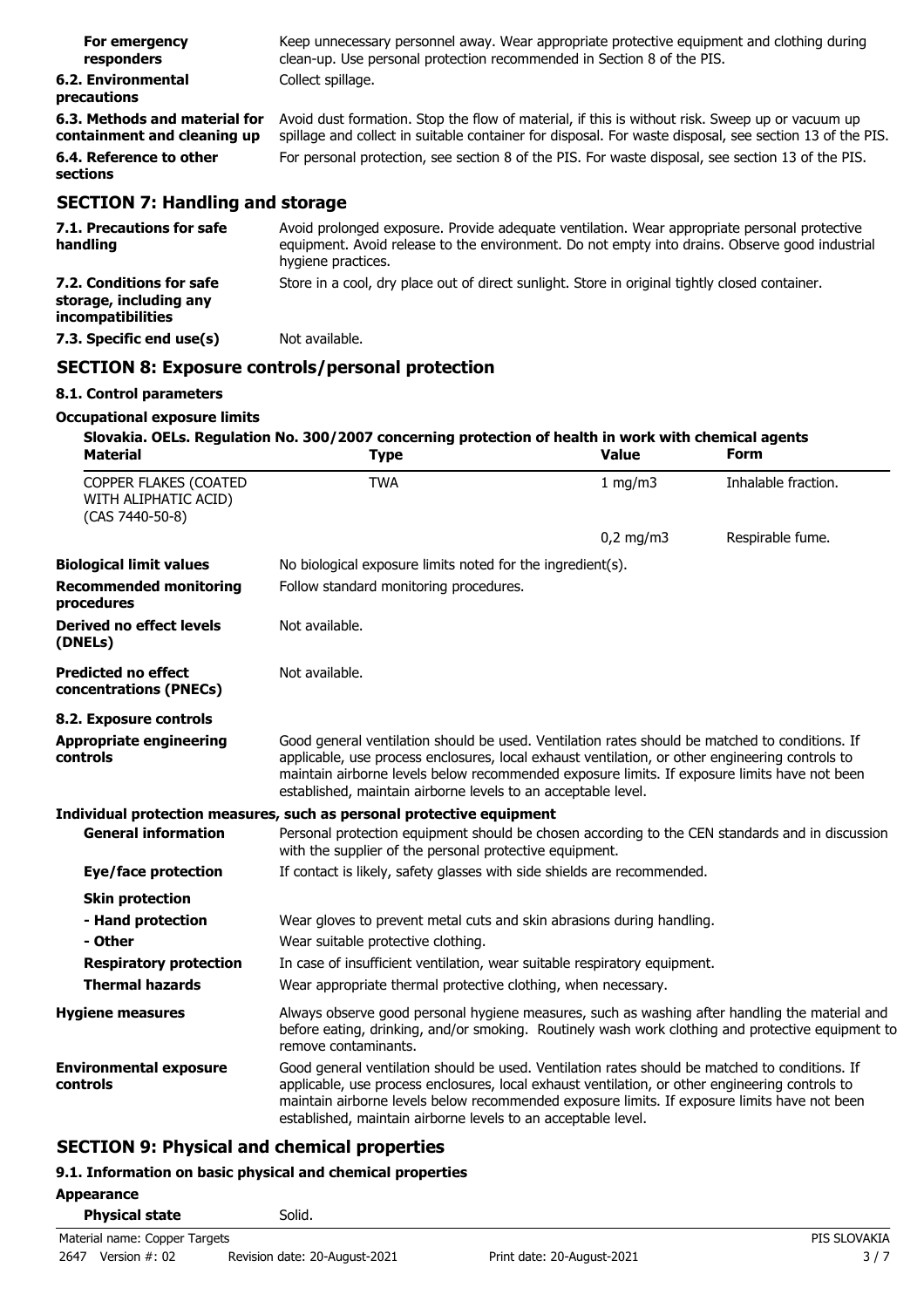| Form                                               | Solid.                                |
|----------------------------------------------------|---------------------------------------|
| Colour                                             | Copper.                               |
| <b>Odour</b>                                       | None.                                 |
| <b>Odour threshold</b>                             | Not applicable.                       |
| рH                                                 | Not applicable.                       |
| Melting point/freezing point                       | 1083 °C (1981,4 °F) / Not applicable. |
| Initial boiling point and<br>boiling range         | Not applicable.                       |
| Flash point                                        | Not applicable.                       |
| <b>Evaporation rate</b>                            | Not applicable.                       |
| <b>Flammability (solid, gas)</b>                   | None known.                           |
| Upper/lower flammability or explosive limits       |                                       |
| <b>Explosive limit - lower (</b><br>%)             | Not applicable.                       |
| <b>Explosive limit - lower (</b><br>%) temperature | Not applicable.                       |
| <b>Explosive limit - upper</b><br>(%)              | Not applicable.                       |
| <b>Explosive limit - upper (</b><br>%) temperature | Not applicable.                       |
| <b>Vapour pressure</b>                             | Not applicable.                       |
| Vapour pressure temp.                              | Not applicable.                       |
| <b>Vapour density</b>                              | Not applicable.                       |
| <b>Relative density</b>                            | Not applicable.                       |
| Solubility(ies)                                    |                                       |
| Solubility (water)                                 | Insoluble                             |
| <b>Partition coefficient</b><br>(n-octanol/water)  | Not applicable.<br>Not applicable.    |
| <b>Auto-ignition temperature</b>                   | Not applicable.                       |
| <b>Decomposition temperature</b>                   | Not applicable.                       |
| <b>Viscosity</b>                                   | Not applicable.                       |
| <b>Explosive properties</b>                        | Not explosive.                        |
| <b>Oxidising properties</b>                        | Not oxidising.                        |
| 9.2. Other information                             |                                       |
| <b>Density</b>                                     | 8,94 g/cm3 estimated                  |
| <b>Molecular formula</b>                           | Cu                                    |
| Molecular weight                                   | 63,55 g/mol                           |

# **SECTION 10: Stability and reactivity**

| 10.1. Reactivity                            | The product is stable and non-reactive under normal conditions of use, storage and transport |
|---------------------------------------------|----------------------------------------------------------------------------------------------|
| 10.2. Chemical stability                    | Material is stable under normal conditions.                                                  |
| 10.3. Possibility of hazardous<br>reactions | No dangerous reaction known under conditions of normal use.                                  |
| 10.4. Conditions to avoid                   | Contact with incompatible materials.                                                         |
| 10.5. Incompatible materials                | Acids. Strong oxidising agents. Chlorine.                                                    |
| 10.6. Hazardous<br>decomposition products   | Decomposition of this product may yield metallic oxides.                                     |

# **SECTION 11: Toxicological information**

| General information                      | Occupational exposure to the substance or mixture may cause adverse effects. |  |
|------------------------------------------|------------------------------------------------------------------------------|--|
| Information on likely routes of exposure |                                                                              |  |
| <b>Inhalation</b>                        | No adverse effects due to inhalation are expected.                           |  |
| <b>Skin contact</b>                      | No adverse effects due to skin contact are expected.                         |  |
| Eye contact                              | Not likely, due to the form of the product.                                  |  |
| <b>Ingestion</b>                         | Expected to be a low ingestion hazard.                                       |  |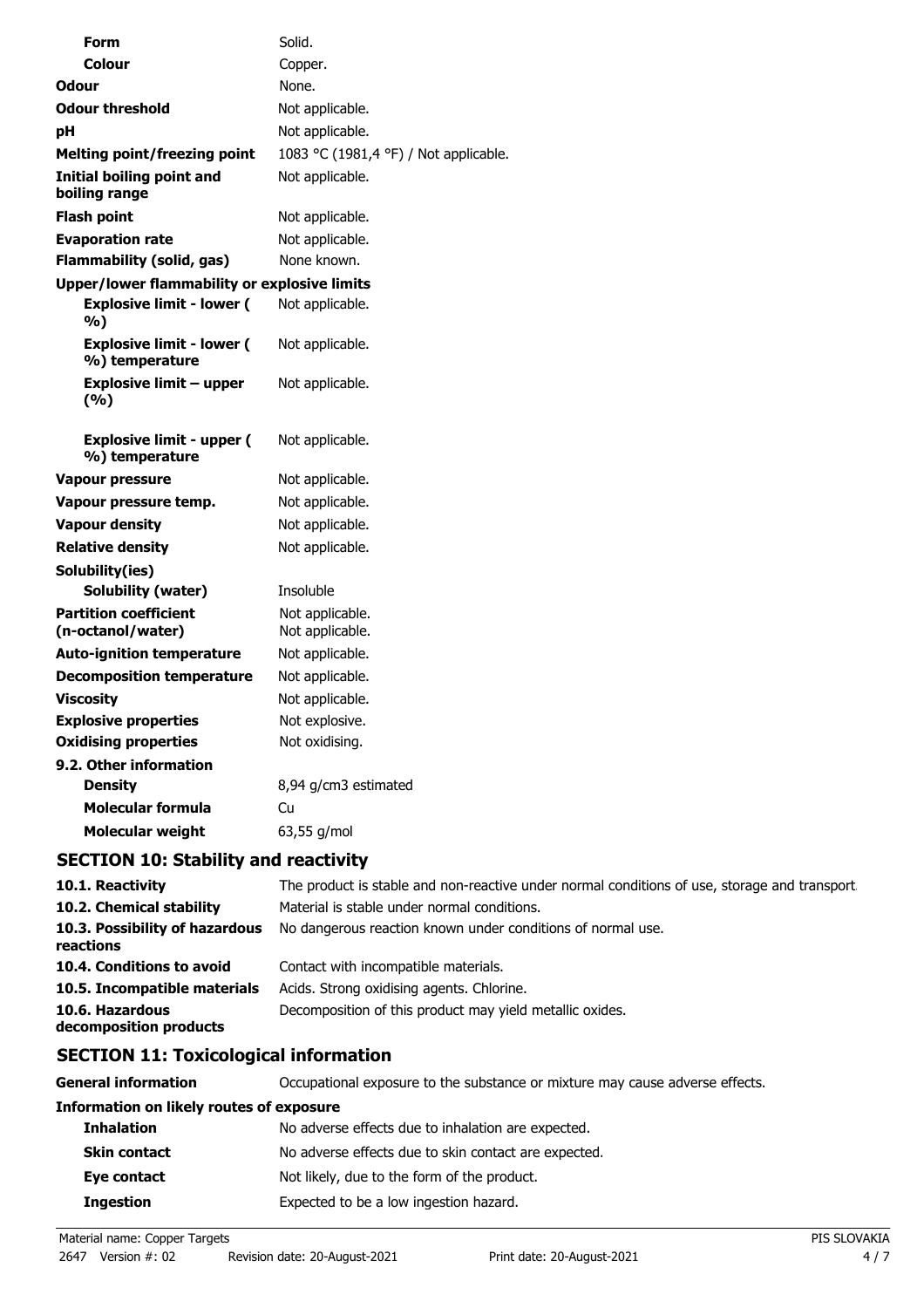| <b>Symptoms</b>                                       | May cause respiratory irritation.           |  |
|-------------------------------------------------------|---------------------------------------------|--|
| 11.1. Information on toxicological effects            |                                             |  |
| <b>Acute toxicity</b>                                 | None known.                                 |  |
| <b>Skin corrosion/irritation</b>                      | Not likely, due to the form of the product. |  |
| Serious eye damage/eye<br>irritation                  | None known.                                 |  |
| <b>Respiratory sensitisation</b>                      | Not a respiratory sensitizer.               |  |
| <b>Skin sensitisation</b>                             | Not a skin sensitiser.                      |  |
| <b>Germ cell mutagenicity</b>                         | Not classified.                             |  |
| <b>Carcinogenicity</b>                                | Not classified.                             |  |
| <b>Reproductive toxicity</b>                          | Not classified.                             |  |
| Specific target organ toxicity<br>- single exposure   | Not classified.                             |  |
| Specific target organ toxicity<br>- repeated exposure | Not classified.                             |  |
| <b>Aspiration hazard</b>                              | Not an aspiration hazard.                   |  |
| Mixture versus substance<br>information               | No information available.                   |  |
| <b>Other information</b>                              | Not available.                              |  |

# **SECTION 12: Ecological information**

| 12.1. Toxicity                                            | The product is not classified as environmentally hazardous. However, this does not exclude the<br>possibility that large or frequent spills can have a harmful or damaging effect on the environment. |
|-----------------------------------------------------------|-------------------------------------------------------------------------------------------------------------------------------------------------------------------------------------------------------|
| 12.2. Persistence and<br>degradability                    | No data is available on the degradability of this substance.                                                                                                                                          |
| 12.3. Bioaccumulative<br>potential                        | No data available.                                                                                                                                                                                    |
| <b>Partition coefficient</b><br>n-octanol/water (log Kow) | Not applicable.                                                                                                                                                                                       |
| <b>Bioconcentration factor (BCF)</b>                      | Not available.                                                                                                                                                                                        |
| 12.4. Mobility in soil                                    | No data available.                                                                                                                                                                                    |
| 12.5. Results of PBT and<br><b>vPvB</b> assessment        | Not a PBT or vPvB substance or mixture.                                                                                                                                                               |
| 12.6. Other adverse effects                               | No other adverse environmental effects (e.g. ozone depletion, photochemical ozone creation<br>potential, endocrine disruption, global warming potential) are expected from this component.            |

### **SECTION 13: Disposal considerations**

### **13.1. Waste treatment methods**

| <b>Residual waste</b>                                                | Dispose of in accordance with local regulations. Empty containers or liners may retain some product<br>residues. This material and its container must be disposed of in a safe manner (see: Disposal<br>instructions).                                |
|----------------------------------------------------------------------|-------------------------------------------------------------------------------------------------------------------------------------------------------------------------------------------------------------------------------------------------------|
| <b>Contaminated packaging</b>                                        | Since emptied containers may retain product residue, follow label warnings even after container is<br>emptied. Empty containers should be taken to an approved waste handling site for recycling or<br>disposal.                                      |
| <b>EU waste code</b>                                                 | The Waste code should be assigned in discussion between the user, the producer and the waste<br>disposal company.                                                                                                                                     |
| <b>Disposal</b><br>methods/information<br><b>Special precautions</b> | Collect and reclaim or dispose in sealed containers at licensed waste disposal site. Dispose of<br>contents/container in accordance with local/regional/national/international regulations.<br>Dispose in accordance with all applicable regulations. |
|                                                                      |                                                                                                                                                                                                                                                       |

### **SECTION 14: Transport information**

#### **ADR**

14.1. - 14.6.: Not regulated as dangerous goods.

### **RID**

14.1. - 14.6.: Not regulated as dangerous goods.

### **ADN**

14.1. - 14.6.: Not regulated as dangerous goods.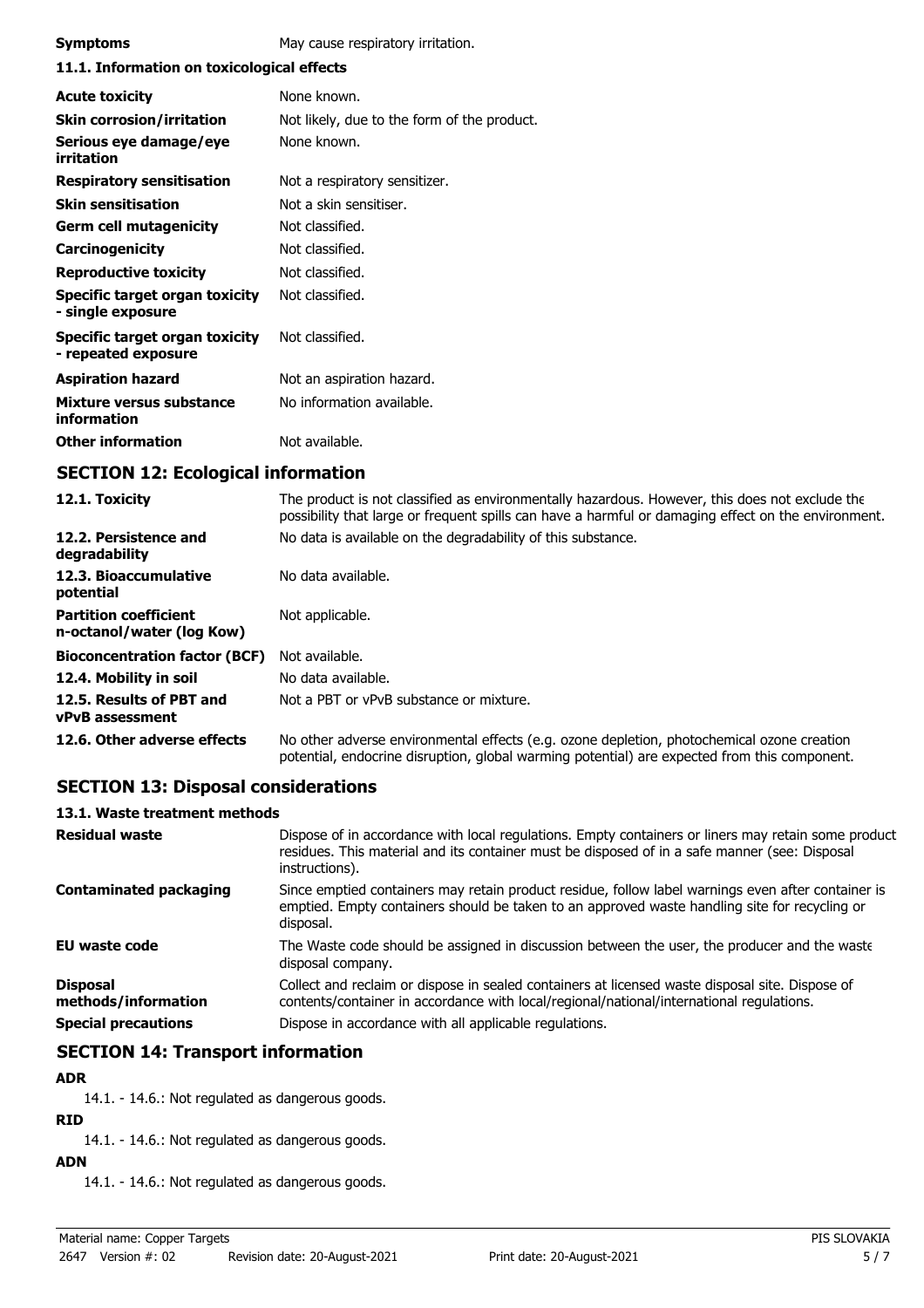14.1. - 14.6.: Not regulated as dangerous goods.

#### **IMDG**

14.1. - 14.6.: Not regulated as dangerous goods.

### **SECTION 15: Regulatory information**

#### **15.1. Safety, health and environmental regulations/legislation specific for the substance or mixture**

#### **EU regulations**

**Regulation (EC) No. 1005/2009 on substances that deplete the ozone layer, Annex I and II, as amended** Not listed.

**Regulation (EU) 2019/1021 On persistent organic pollutants (recast), as amended** Not listed.

**Regulation (EU) No. 649/2012 concerning the export and import of dangerous chemicals, Annex I, Part 1 as amended**

#### Not listed.

**Regulation (EU) No. 649/2012 concerning the export and import of dangerous chemicals, Annex I, Part 2 as amended**

#### Not listed.

**Regulation (EU) No. 649/2012 concerning the export and import of dangerous chemicals, Annex I, Part 3 as amended**

Not listed.

**Regulation (EU) No. 649/2012 concerning the export and import of dangerous chemicals, Annex V as amended** Not listed.

**Regulation (EC) No. 166/2006 Annex II Pollutant Release and Transfer Registry, as amended**

COPPER FLAKES (COATED WITH ALIPHATIC ACID) (CAS 7440-50-8)

**Regulation (EC) No. 1907/2006, REACH Article 59(10) Candidate List as currently published by ECHA** Not listed.

#### **Authorisations**

**Regulation (EC) No. 1907/2006, REACH Annex XIV Substances subject to authorization, as amended** Not listed.

#### **Restrictions on use**

**Regulation (EC) No. 1907/2006, REACH Annex XVII Substances subject to restriction on marketing and use as amended**

Not listed.

**Directive 2004/37/EC: on the protection of workers from the risks related to exposure to carcinogens and mutagens at work, as amended.**

Not listed.

#### **Other EU regulations**

#### **Directive 2012/18/EU on major accident hazards involving dangerous substances, as amended**

COPPER FLAKES (COATED WITH ALIPHATIC ACID) (CAS 7440-50-8)

| <b>Other regulations</b>            | The product is classified and labelled in accordance with Regulation (EC) 1272/2008 (CLP<br>Regulation) as amended.                                                                                                                                                                   |
|-------------------------------------|---------------------------------------------------------------------------------------------------------------------------------------------------------------------------------------------------------------------------------------------------------------------------------------|
| <b>National regulations</b>         | Young people under 18 years old are not allowed to work with this product according to EU<br>Directive 94/33/EC on the protection of young people at work, as amended. Follow national<br>regulation for work with chemical agents in accordance with Directive 98/24/EC, as amended. |
| 15.2. Chemical safety<br>assessment | No Chemical Safety Assessment has been carried out.                                                                                                                                                                                                                                   |

### **SECTION 16: Other information**

| <b>List of abbreviations</b>                                                              | Not available.  |
|-------------------------------------------------------------------------------------------|-----------------|
| <b>References</b>                                                                         | Not available.  |
| Information on evaluation<br>method leading to the<br>classification of mixture           | Not applicable. |
| <b>Full text of any H-statements</b><br>not written out in full under<br>Sections 2 to 15 | None.           |